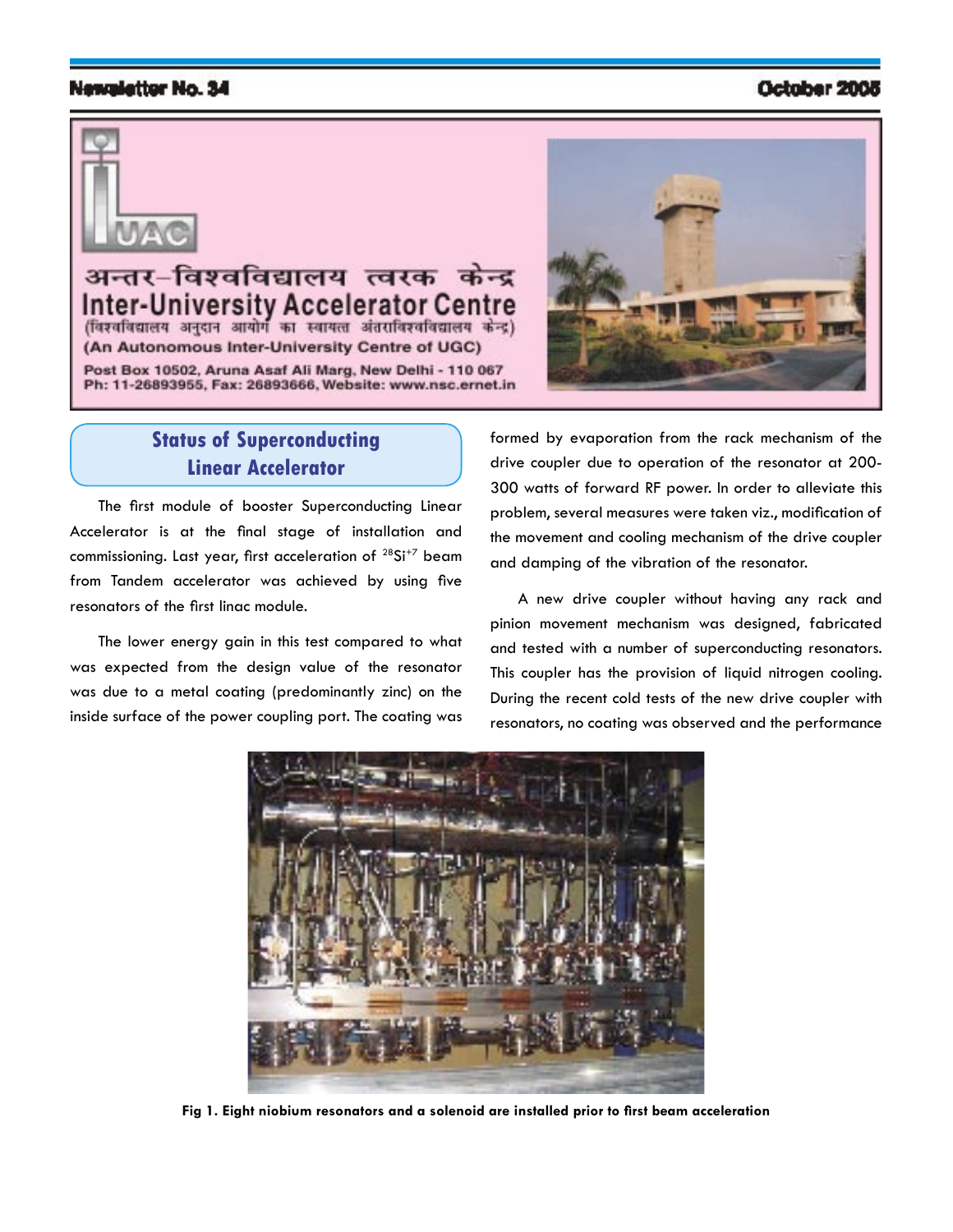of the resonator did not deteriorate over a long duration of locking period.

Due to presence of large microphonic vibration in the ambience of linac cryostat, the excursion of the resonator frequency around the locked frequency of the master oscillator (97.000 MHz) was found to be  $\sim \pm$  50 Hz, necessitating RF power of  $\sim$  200-300 watts to lock the resonator in over coupled mode at the time of beam test. To reduce the requirement of RF power, a novel, low cost technique of damping the mechanical mode of the resonator has been evolved and tested with SC resonators. Ordinary stainless steel balls of diameter 4.0 mm were inserted in the central conductor so that they stay at the end of the drift tube as shown in fig.2. The dynamic friction between the balls and the niobium surface, results in damping of the oscillations of the central conductor and the amplitude as well as the decay time of the vibration of the mechanical mode is reduced drastically.



**Fig. 2. Cross-sectional view of a resonator along with a few SS-balls**

On optimizing the number of SS balls, a reduction of  $\sim$  50% in the overall frequency excursion of the resonator (∆f) around its mean frequency had been measured in repeated experiments with different resonators and the result is shown in fig.3.

This has resulted in the reduction of RF power of at least 50% with the SS-balls as damper inside the central conductor. During a recent cold test in linac



**Fig.3. Frequency excursion of a superconducting resonator with and without damper**

cryostat, a resonator with SS balls was locked at a field of 5.1 MV/m at a forward power of  $\sim$  78 watts from RF amplifier.

With these developments, eight resonators are going to be installed in the linac cryostat and the beam acceleration through them is planned by the end of this year.

## **HYbrid Recoil mass Analyzer (HYRA)**

The first stage magnetic dipoles (MD1 and MD2), quadrupoles (Q3, Q4 and Q5), the associated support structures, chambers and the power supplies are ready. The dipoles and quadrupoles have been field mapped extensively and the relevant parameters extracted from them have been found to be very close to the design values. This stage has been aligned with Q5 and Q4 at the front end in place of Q1 and Q2 which are planned to be superconducting, super-ferric type and are under development. MD1 chamber has been provided with Tantalum linings backed by water-cooled copper channels on either side of central trajectory to dump the beam in both the gas-filled mode and vacuum mode operation of HYRA. Q3 is provided with option to move sideways to make way for an intermediate focal plane position which will be used in gas-filled mode to select very heavy nuclei of low energies. This results in reduced path length in gas-filled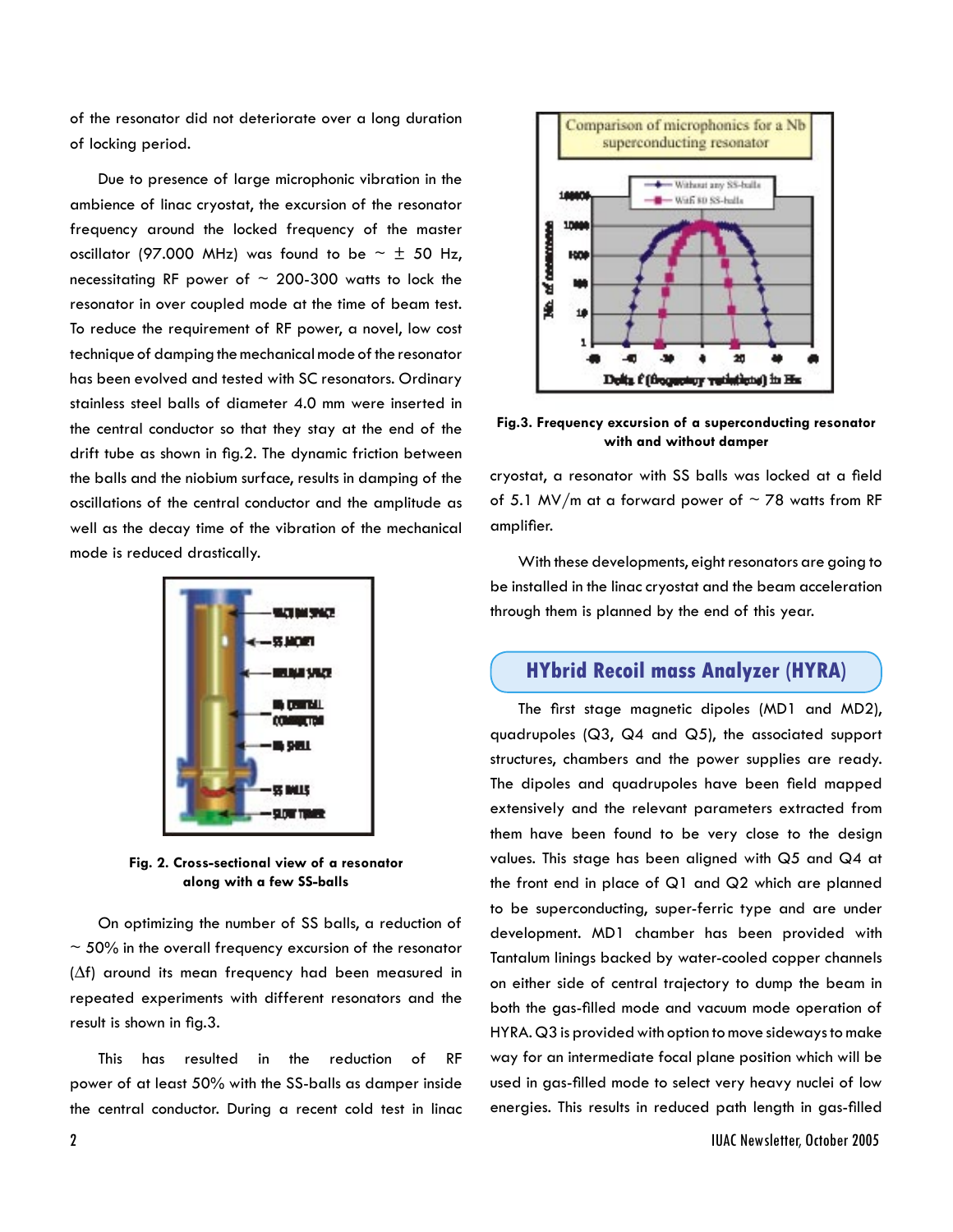region thereby increasing the transmission efficiency while reducing the dispersion / selectivity. The reproducibility of Q3 positioning after such movement has been tested. The utilities (processed water for cooling magnets and power supplies, electrical connections, compressed air, etc.) are expected to be ready by November end. As the Indian National Gamma Array (INGA) is also funded recently, the work on the beam-line and target chamber will be taken up to suit the HYRA-INGA combined facility. The target chamber and detector chamber design has started and are expected to be ready by end of January next year. Initial tests of this stage with gas-filled operation using radioactive source and beams from LINAC are planned for March 2006. The second stage magnets are in the design stage and expected to be ready for testing around March 2006. The corresponding power supplies are being developed indigenously. Electrostatic dipole and the superconducting quadrupole doublet Q1 and Q2 are expected to take longer time as they involve part indigenisation to reduce the cost.



**Magnets of first stage of HYRA aligned in Phase II experimental area at IUAC**

#### **Beam Transport Group**

The prototype 100V, 300A power supply developed for HYRA project has been given final shape. The product is now ready for use. Specifications are :

| Output Current Rating           | $: 0 - 300A$       |
|---------------------------------|--------------------|
| <b>Output Current Stability</b> | : 10PPM (for 8hrs) |
| Output Voltage Rating           | : 100V             |

The prototype power supply developed for Magnetic scanner to be used in Material science line in BH-II is now in its final shape. Specifications are: 50 V, 50A Frequency-50Hz, wave shape-triangular.This is to be used for scanning in X-plane. A similar power supply 5V, 70A is being developed for scanning in Y-plane.

A low cost magnetic spectrometer to analyse electrons of different energy; an equipment for M.Sc physics experiment in University has been developed. Specifications are:

| Magnetic field strength(max.) : 500Gauss |             |
|------------------------------------------|-------------|
| Maximum Beta energy                      | $: 2.5$ MeV |
| Transmission                             | $: 10^{-3}$ |
| Resolution                               | $.5\%$      |

Similarly a spark counter for detecting alpha rays has been developed.

Any University willing to have similar equipments for its laboratory can contact Dr A.Mandal (mandal@nsc.res.in).

NSC, Newsletter, October 2005 3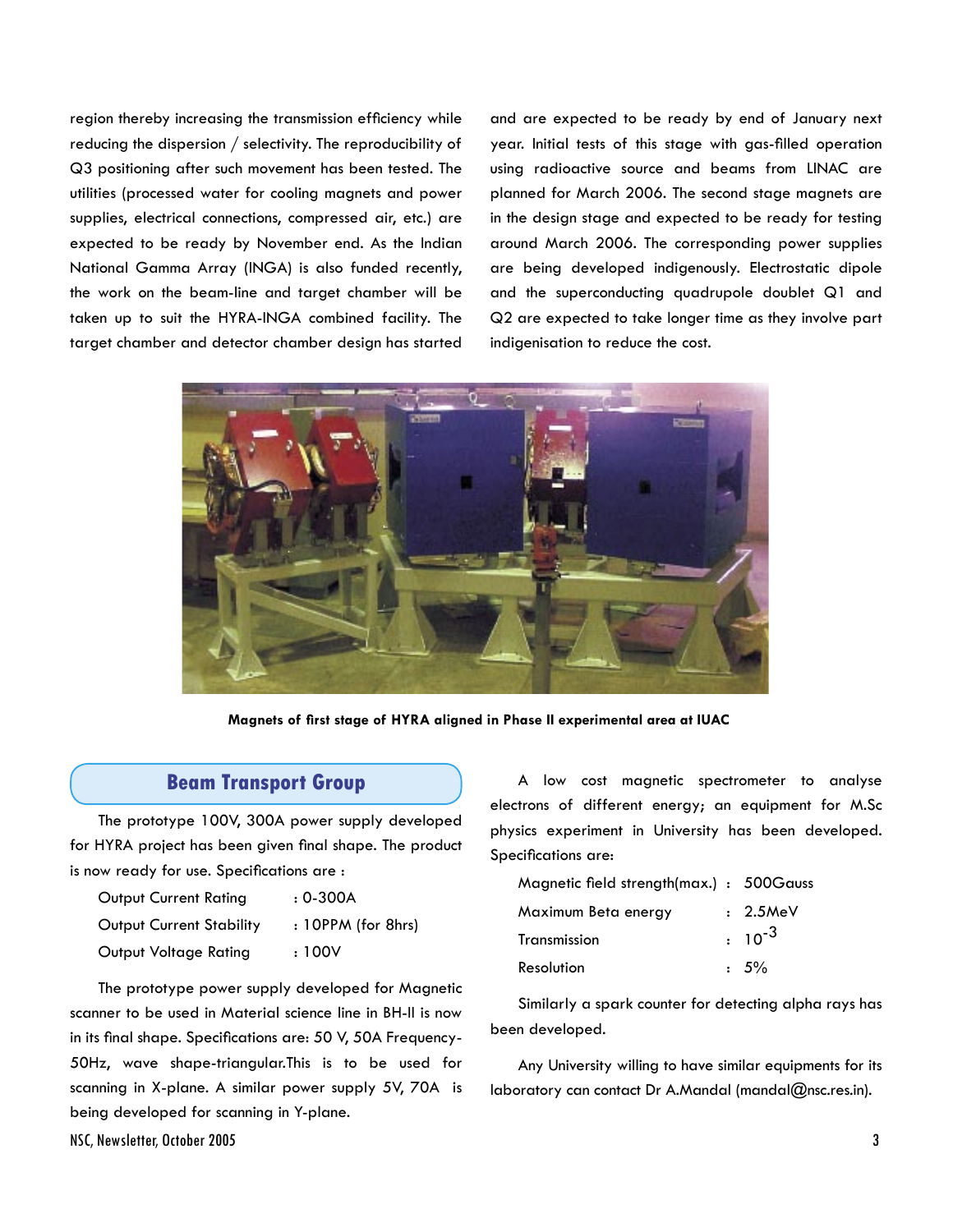

**Fig. 1. View of the installed HTS ECR ion source and analysing magnet**

# **Performance of High Temperature Superconducting ECRIS**

The First High Temperature Superconducting Electron Cyclotron Resonance Ion Source (HTS-ECRIS) called PKDELIS operational at both 14.5 and 18 GHz has been installed.

A view of the HTS (Bi-2223) ECR ion source and related components installed at ground potential is shown in figure 1. The HTS coils which are housed in separate cryostats are cooled to below 23 K for optimum operation and have been working satisfactorily. The source is powered by a 18 GHz, 1.7 kW klystron generator. The plasma chamber and the bias tube is water cooled using a dedicated, portable, closed cycle water cooling system. If the temperature or the water flow rate does not conform to within specified limits, the RF generator will be forced to shut down to protect the plasma chamber and the permanent magnets of the hexapole. A small, medium resolution, large acceptance, air-cooled, 90° analysing magnet has been installed and coupled close to the source. The aperture and radius of the magnet was chosen to be 80 mm and 300 mm respectively. A multi-electrode, air cooled extraction system has been coupled between the source and the analysing magnet with

a pumping port installed just after the extraction system. It consists of three cylindrical electrodes, which can be biased properly to achieve reasonable transmission and mass resolution. A 1 kW, water-cooled Faraday cup is used for measuring the analysed beam currents. The x-ray radiation levels around the source were measured at different coil currents in the HTS coils and RF power levels. At relatively higher coil currents and RF power levels of the order of 500 W, the radiation levels were maximum on the extraction side and measured to be of the order of 7 rad/hour. In order to be in the safe working limit during regular operations, lead shielding structures around and close to the source were designed and positioned close to the source.

The current measurements were determined for  $Ar^{8+}$ and  $Ar^{12+}$  beams as a function of extraction voltage. Figure 2(a) shows the transmission of these beams measured at 10 Watts of RF power with coil currents set at 130 A and 120 A on the injection and extraction coils respectively. Figure 2(b) shows the charge state distributions typical for argon at two different coil current settings measured at lowest RF power level of 10 Watts and extraction voltage of 10 kV. At lowest power levels of 10 Watts and at a particular setting of the coil currents, the peak of the distribution shifts to  $8+$ .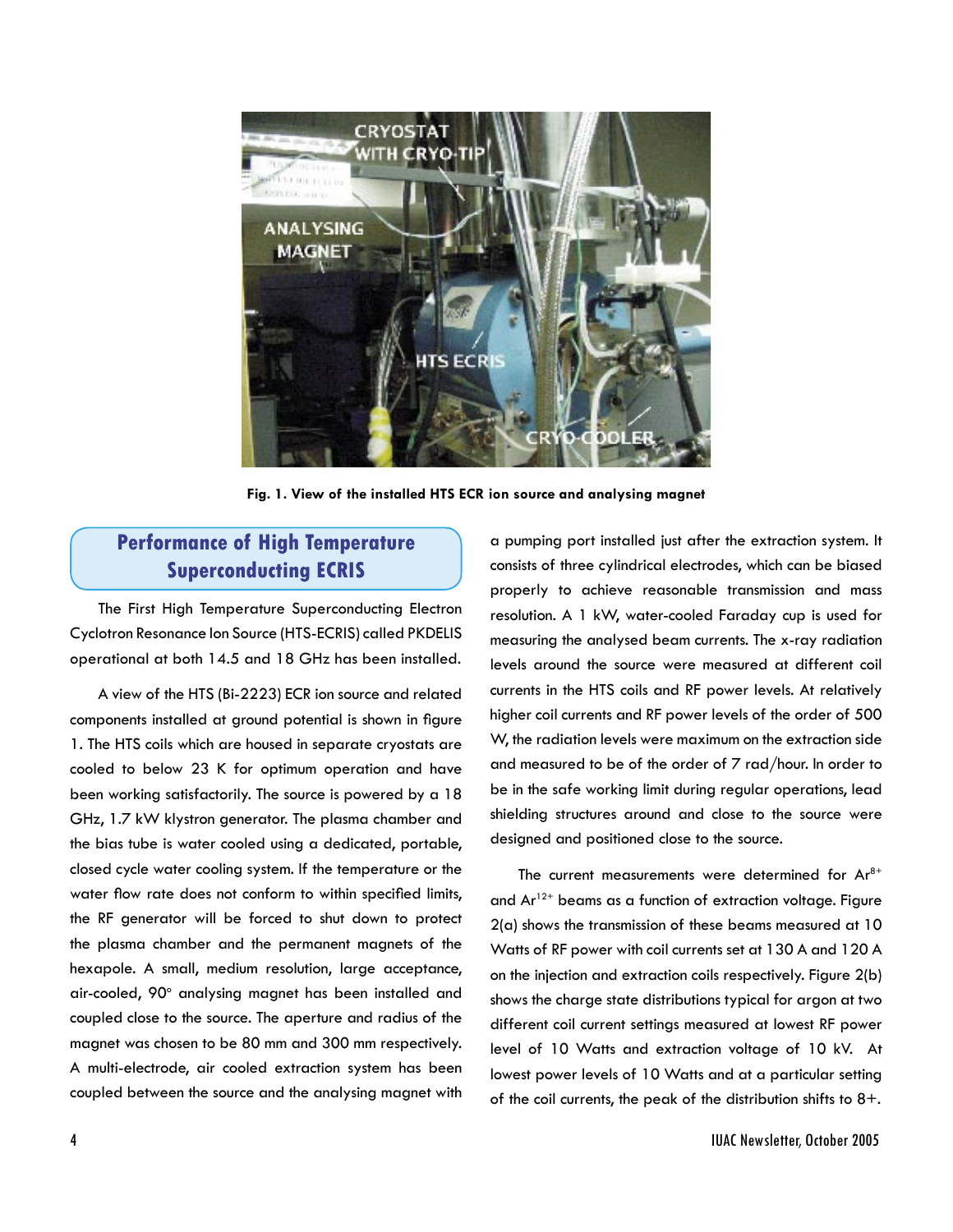





**Fig. 2 (a) Extracted currents (b) Charge state distribution for argon**

## **Improvement of Experimental facilities at Universities**

IUAC is continuing the activities to improve the laboratory facilities at the Universities. A low cost "Radiation Detection and Analysis System" has been developed and given to nearly thirty physics departments at different Universities. Any university department or govt. aided college having an alpha source and wanting to introduce radiation detection experiments in the M.Sc. practicals may write to us if they are interested in this equipment. It is given free of cost after a three days training conducted periodically for the faculty members who will be using it.

In order to encourage computer assisted experiments and data analysis techniques we have designed a simple and cost effective PC interface named Phoenix. Several experiments like measurement of acceleration due to gravity, velocity of sound etc. have been designed using it. We have conducted ten "one day workshops" at different universities to demonstrate this unit and a training program also was conducted for a selected group of teachers from different universities at IUAC. The design and fabrication details are available on the web. Three commercial vendors are currently selling this unit for Rs.3500/-. For more details about Phoenix visit our site www.nsc.res.in.

### **Accelerator Mass Spectrometry**

The Accelerator Mass Spectrometry facility at IUAC is ready and open for the users to carry out  $10Be$ measurement work. Over the years we have been working on the installation of new components to the facility. These are multi cathode ion source remotely controlled by software, recirculating turbos at the terminal for gas stripper, an offset Faraday cup after analyzer magnet, and dedicated AMS beam line. AMS beam line is equipped with Wien filter, a quadrupole doublet, a double slit, an AMS chamber followed by a gas cell and Multi-Anode Gas Ionization Chamber (MAGIC).

Initially, measurement was carried out with standard sample SRM 4325 procured from NIST, USA. First standard solution (in BeCl $_{_{2}}$  form) was converted in BeO powder form using specific chemical procedure and then after mixing with Ag/Nb, it was used as a cathode in the ion source. Fig.1 shows the 2D spectrum obtained from MAGIC. The ratio of <sup>10</sup>Be/<sup>9</sup>Be came out in above measurement as  $3.01\times10^{-11}$ , and  $3.47 \times 10^{-11}$  from two samples, which is within ~15% of known measured value for SRM 4325 (3.06  $\times$  10<sup>-11</sup>).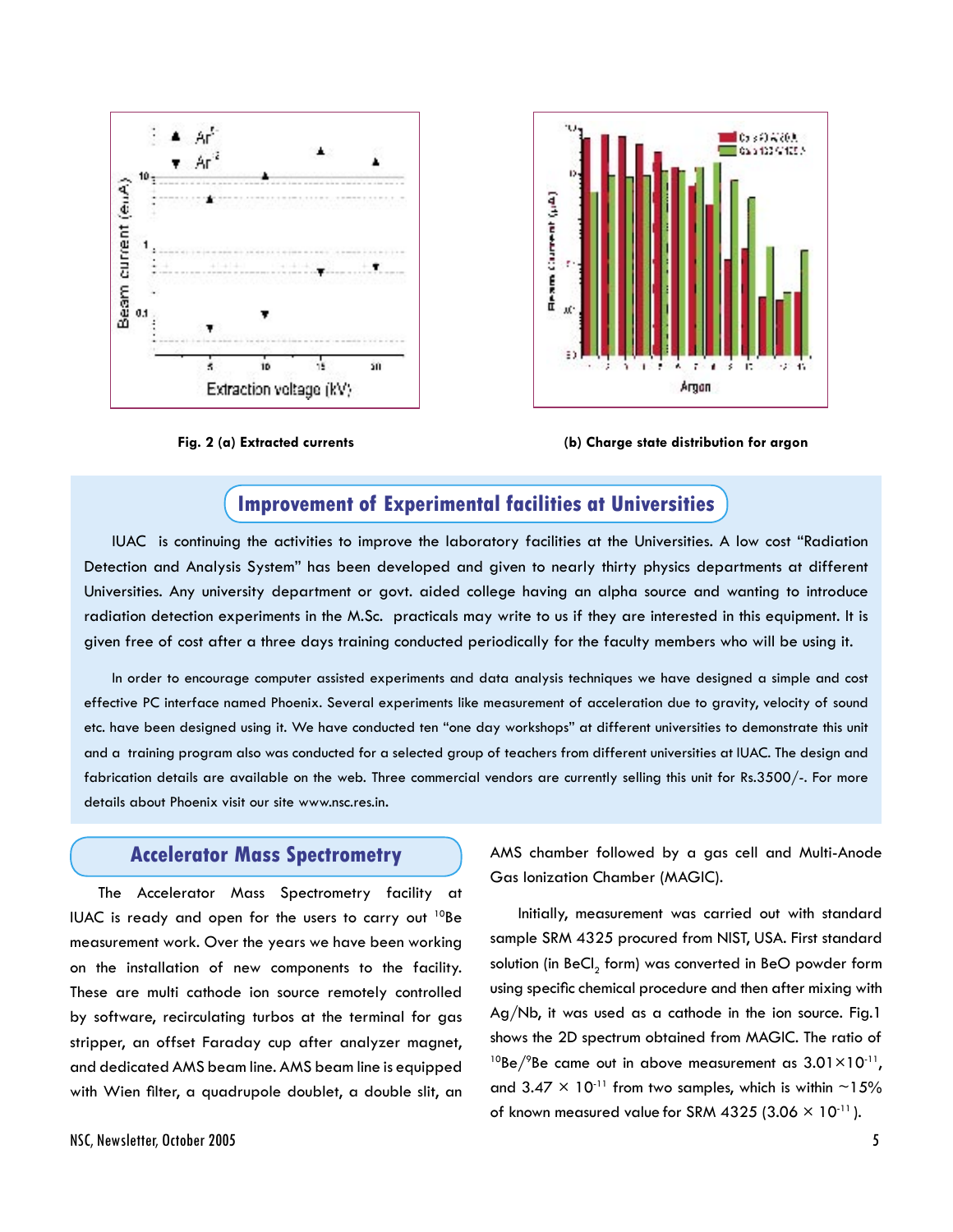In the next run we measured  $^{10}$ Be/ $^{9}$ Be in the samples prepared with Mn nodules. These samples were collected and prepared by Jitendra Pattanaik and his group from Earth Science Dept. of Pondicherry Central University. Measurement was done using simultaneous injection technique. Fig. 2 shows the spectrum of  $10Be$  measurement from Mn nodule sample. The  $10Be/9Be$  ratio came out in this measurement as  $7 \times 10^{-11}$ .

## **AMS Workshop**

A workshop was organized at IUAC on Accelerator Mass Spectroscopy, on Sep.23, 2005 for future planning and utilization of the AMS facility in research. About 50 participants attended the workshop from different universities and institutes including AMS group members of IUAC. During inaugural address Prof. V.S. Ramamurthi, Secretary, DST, appreciated AMS facility development and described the use of AMS in different fields of science. There were 10 talks including 3 talks representing all three Pelletron laboratories in India. Other talks were on the sample preparation and application areas of AMS. The workshop was quite informative and it came out as a good platform to built user base.



**Fig.1 Two dimensional spectrum of 10Be measurement from standard sample SRM 4325**



**Fig.2 Two dimensional spectrum of 10Be measurement from sample prepared with Manganese modules** 

### **Materials Science Activities**

An Indo German workshop workshop (a joint venture of Nuclear Science Centre New Delhi and University of Stuttgart) on 'Synthesis and modification of nano-structured materials by energetic ion beams' was organized at the auditorium of international centre of genetic engineering and biotechnology from  $20<sup>th</sup>$  Feb. to  $24<sup>th</sup>$  Feb. 2005. A two days school on 'Nanostructuring by ion beams' was organized preceding the workshop on 18 th and 19<sup>th</sup> Feb. 2005. Both the events were held under the chairmanship of Dr. Amit Roy, Director of Nuclear Science Centre (now renamed as Inter University Accelerator Centre, IUAC). The convener for the events were Dr. D.K. Avasthi, IUAC, New Delhi and Dr. W. Bolse, University of Stuttgart.The school covered the basic talks and tutorial lectures by experts in various areas. We owe special thanks to the school speakers, Prof. H.C. Verma (IIT Kanpur), Prof. Moser (SLS Singapore), Prof. L.Wang (Taiwan), Dr. M. Toulemonde (CIRIL Caen, France), Dr. J.C. Pivin (CSNSSM Orsay), Dr. I. Vickridge (Univers Paris Sud, France), Prof. B.R. Mehta (IIT New Delhi) and Mr. A. Tripathi (IUAC New Delhi).There were two dinner talks. One of them by Dr. P.I. John, Director, Institute of Plasms Research Ahemdabasd, on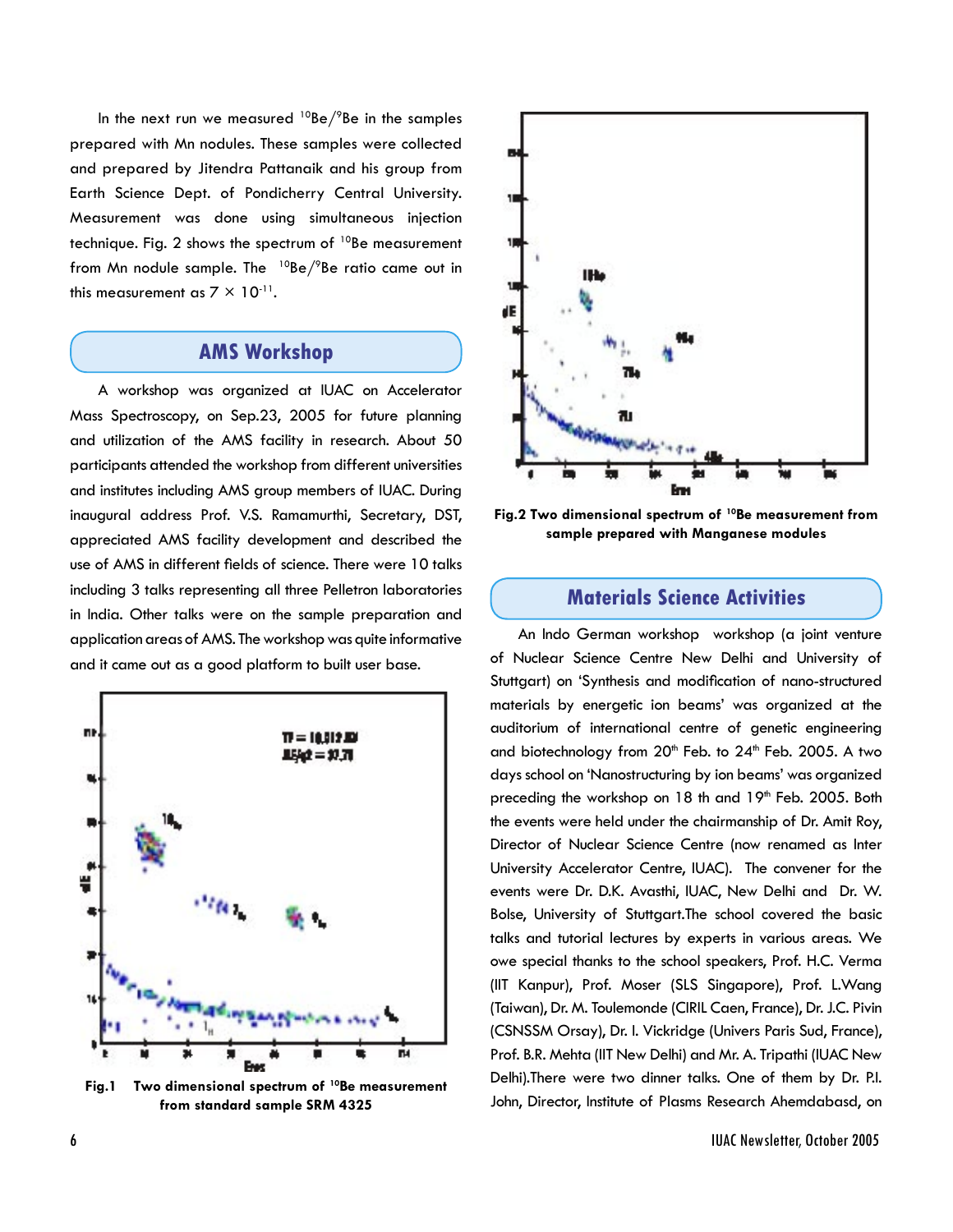'Plasma processing' on 19<sup>th</sup> before dinner. The other dinner talk was on 23rd evening by Prof. F. Faupel, Chairman of multicomponent materials, Technical Faculty, Kiel University.

The Indo German workshop covered a wide research area with focus on the following themes: buried nano-particles by ion implantation, Ion Track Technology, generation of nanostructures by SHI, stability of nanostructures against ion irradiation, nano particle synthesis by plasma assisted processes, related Topics: ion beam mixing, sputtering, ion beam induced phase transformations, Swift Heavy Ions in materials engineering and characterization.

There were one hundred and ninty five participants including twenty foreigners. Apart from eleven invited speakers from Germany, there were participants from France, Belgium, Poland, Singapore, Japan and Taiwan. Ten invited speakers were from the Indian universities and institutes. There were nineteen oral presentations and about one hundred ten posters**.** One hundred and eleven papers were submitted in the workshop for publication in the proceedings. These were refereed by seventy six referees, nominated in consultation with Dr. Christina Trautmann of GSI, joint editor of Nuclear Instruments and Methods. Out of one hundred and ten papers submitted by the participants, sixty eight papers were recommended for publication after refereeing.

An acquaintance program was organized in Gwalior university on  $26<sup>th</sup>$  August. The activity was coordinated by Prof. Tiwari, Gwalior university and Dr. D.K. Avasthi of IUAC, New Delhi. There were about eighty participants from the university and colleges of Madhya Pradesh. This was inaugurated by the Vice Chancellor, Prof. Satyaprakash.

NSC, Newsletter, October 2005 7 The ongoing DST project on Intensifying Research in High Priority Areas (IRHPA), has been implemented with regard to the setting up the following four facilities: (i) On-line ERDA in phase 2 beam line (ii) In-situ XRD in phase 2 beam line (iii) Quadrupole Mass Analyzer (QMA) in UHV chamber of phase 1 beam line and (iv) AFM/C-AFM/MFM/STM. An indigenously designed detector is fabricated and tested. It is installed in the phase 2 beam line. The test with ion beam will be taken up shortly. A vacuum chamber with Kapton windows for incident and diffracted X-rays has been mounted on the Goniometer and connected with the beam line. It has been tested for vacuum and is ready to take the

beam for an in-situ experiment. QMA has been tested with ion source and experiment with ion beam will be performed to look in to the fragments of fullerene under swift heavy ion irradiation. AFM/MFM/C-AFM is routinely being used for studies of ion beam irradiated surfaces.

There have been recent interesting results on (i) tuning the temperature coefficient of resistance of LCMO thin films by ion beam parameters and (ii) the magnetism in irradiated fullerene thin film, revealed by magnetic force microscopy. The later is under detailed investigation.

#### **Indian National Gamma Array (INGA)**

The Department of Science and Technology (DST) has released the first installment of sanctioned fund for Indian National Gamma Array (INGA) project. The purchase / fabrication initiatives are being taken for detectors, detector support structure with movement mechanism, processing electronics including cables, power supplies, data Acquisition system, beamline, vacuum equipments, and liquid nitrogen automatic filling system for clover detectors. The first beam test with INGA and LINAC beam in beam hall II is expected around middle of 2006.

## **Status of 15 UD Pelletron (1st April to 31st October, 2005)**

Pelletron has operated well during this period but a few problems have also been encountered during this duration and tank had to be opened to attend to these problems. There were three tank openings, two of which were unscheduled. The problems encountered during two unscheduled tank openings were related to charging system and the gas stripper controller.

The machine has been unit wise conditioned up to a maximum terminal voltage of 14.14 MV and as per request of users, beam was delivered at 13.3 MV. Out of total beam time of 2368 hours, 342 hours were used for pulsed beam runs using multi harmonic buncher. 16O beam was bunched for these experiments. All the pulsed beam runs were quite stable.

An ion source test bench, which was designed and